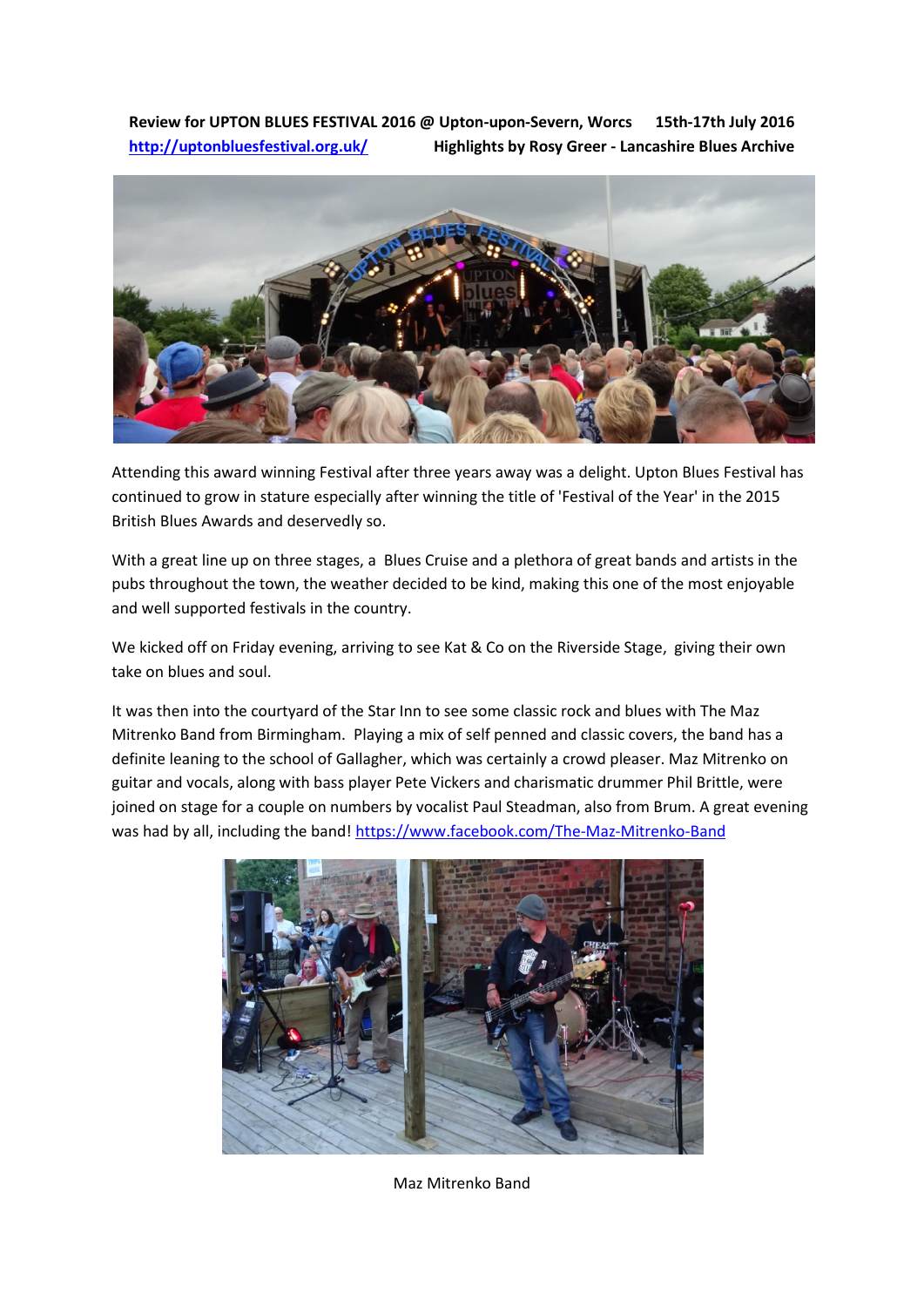Saturday rolled in with the big band sound of Big Mac's Wholly Soul Band on the Riverside Stage. An 11 piece outfit playing classics from the likes of Wilson Picket to Sam Cooke. Certainly a band to get the day started big style.

Moving onto the Sports Field Stage with it's more relaxed atmosphere, we took in the delights of the competent duo Mat Walklate & Paolo Fuschi. From Manchester, the pair have been making quite a name for themselves with the release of their album 'Kicking Up The Dust'. With Mat on blues harp and vocals and Paolo on excellent guitar and vocals, they played self penned numbers and classic traditional blues covers with style. A highly recommended duo to see. <http://www.matwalklate.co.uk/mat-paulo.html>



Mat Walklate & Paolo Fuschi

Back on the Riverside Stage one of my favourite bands of the moment, Chris Bevington and Friends from the Stoke on Trent area. With a full on big band sound with brass - going out as a nine piece today, they showcased many of the tracks from their brilliant current album 'Better Start Cooking', as well as tracks from the previous release. They are a collective band with some high class musicians within the fold. Playing a mix of blues based music, they were fronted by great guitars and vocals from Scott Ralph and Jim Kirkpatrick, with George Glover on keys and Chris Bevington on bass. The Riverside Stage sound was awesome and the band are certainly well suited to play to a large audience. A brilliant set from an exceptional band. <http://www.chrisbevingtonmusic.co.uk/>



Chris Bevington & Friends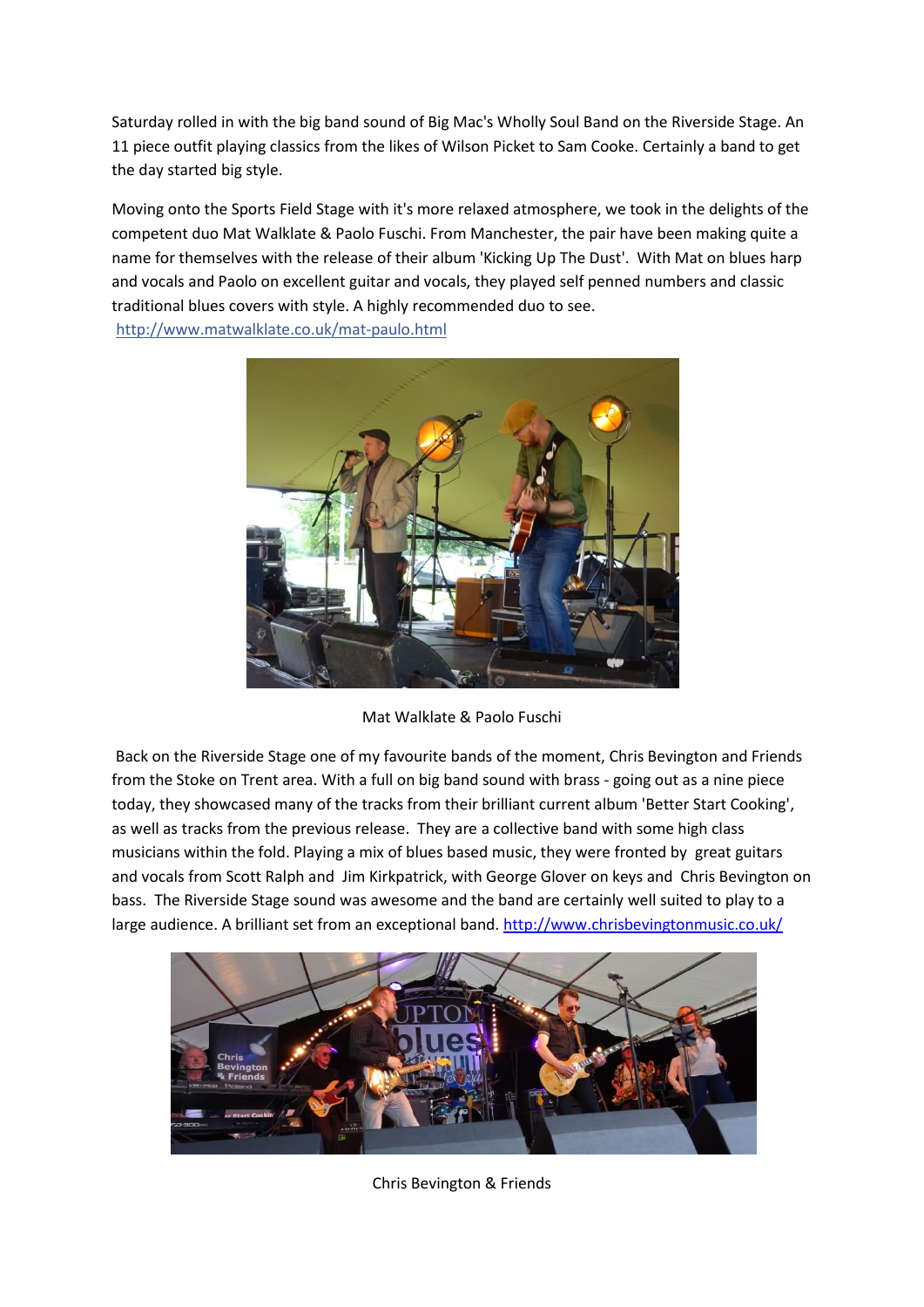Another favourite of mine LaVendore Rogue from Essex, hit the boards on the Riverside Stage. Once seen, these guys would never be forgotten. Fronting the band on vocals and pure theatre was JoJo Burgess, with Joel Fisk on amazing guitar - both these guys are nominated in the British Blues Awards this year. Rob 'Tank' Barry on bass, Warren Lynn on keys and Stephen 'Cupsey' Cutmore on drums all added to an amazing performance. Leaning more towards Americana they played a mix of self penned ballads and up tempo numbers, from their current album 'Light Up with LaVendore Rogue' with a few Hokie Joint tracks thrown in for good measure. They were on top form and certainly a crowd pleaser. <http://lavendorerogue.com/>



## LaVendore Rogue

The blues cruises have always been popular at the festival , with no exception this year. We caught the delights of the Tom Walker Trio, from Birmingham, on a trip up the river. Fronting the band on exceptional guitar and vocals was Tom Walker, a young man who is destined for a bright future. Supporting him on bass and drums were masters of their trade, Deano Bass and Jimmy Simpson, both from the acclaimed Brother Groove. They played a mix of blues, rock and funk with self penned material and popular classics also highlighting numbers from the new EP that is due for release 'The Strangers Face' . A most enjoyable trip with some of the best music of the festival. <http://www.tomwalkerofficial.com/>



Tom Walker Trio